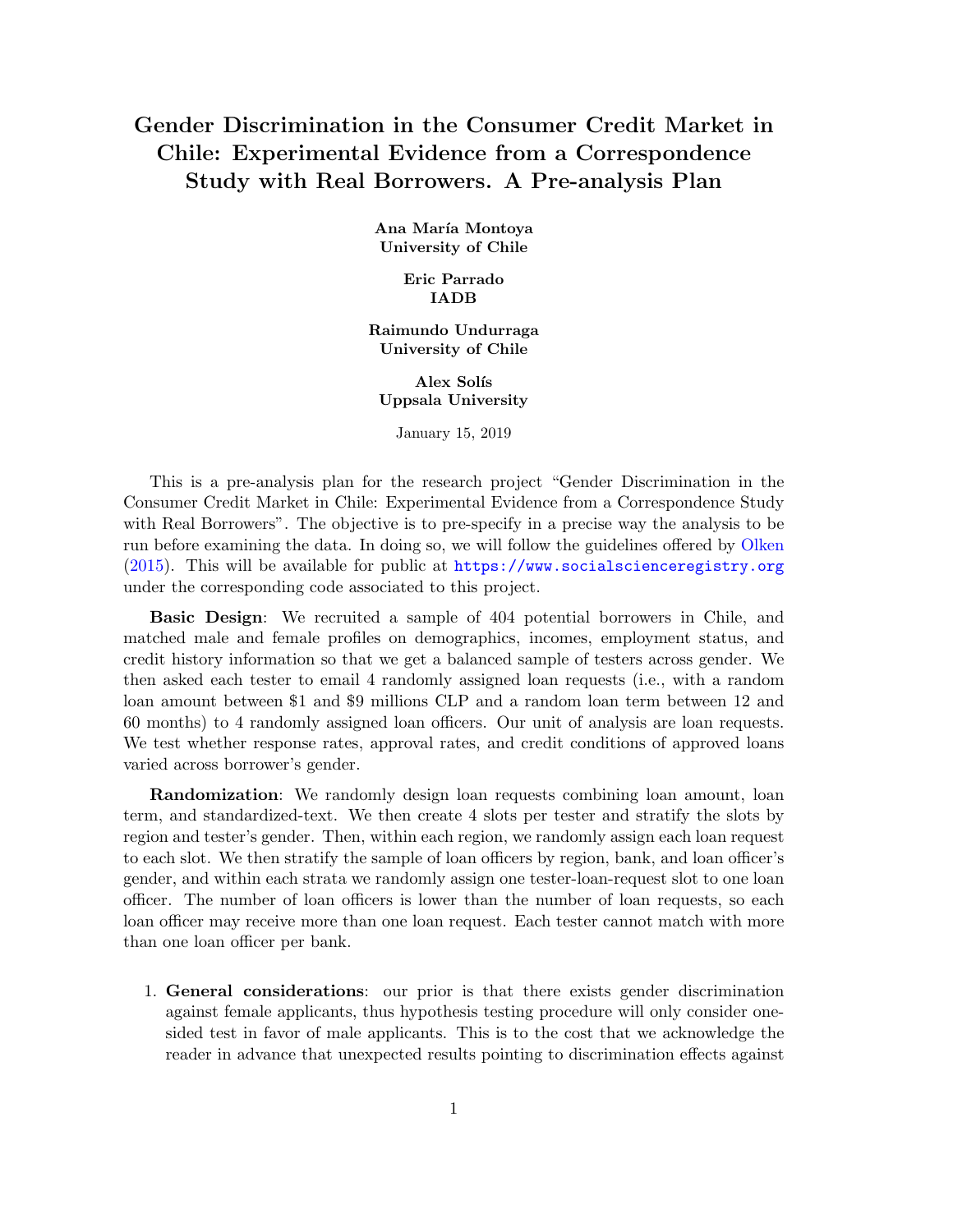males (the opposite effect) will just be interpreted as evidence of no discrimination against female applicants.

- 2. Primary Outcome Variables: external margin
	- If loan request was responded: dummy variable that equal to 1 if the submitted loan request was responded by the assigned loan officer, and 0 otherwise.
	- If loan request was approved: dummy variable that equal to 1 if the submitted loan request was approved by the assigned loan officer, and 0 otherwise.
- 3. Co-primary Outcome Variables: internal margin, i.e., conditional on that the loan is approved
	- Approved Amount: approved amount, measured in Thousands of CLP
	- If the Requested Loan Amount is lower than the Approved Loan Amount: dummy variable that equal to 1 if the requested loan amount is lower than the approved amount, and 0 otherwise.
	- Approved Term: approved term, measured in months.
	- If the Requested Loan Term is lower than the Approved Loan Term: dummy variable that equal to 1 if the requested loan term is lower than the approved loan term, and 0 otherwise.
	- Loan Payment: amount of loan payment, measured in thousands of CLP.
	- Interest Rate: interest rate offered for the approved loan.
	- CAE: Annual Equivalent Charge, a summarized measure of costs involved by law in every loan offer when this is approved, which includes loan amount, interest rate, loan term, operational costs, and credit insurances.

# 4. Inclusion/Exclusion Rules:

 Our analysis will be divided in two parts. We first identify attriter and nonattriter loan requests. Attriter loan requests are loan requests that were assigned to the tester but not submitted to the assigned loan officer. Non-attriter loan requests are loan requests that were assigned to the tester and effectively submitted to the assigned loan officer. Our baseline analysis will consider the full sample (attriters and non-attriters loan requests). Our impact analysis will only consider non-attriter loan requests.

#### 5. Main Analysis:

We will test whether the primary and co-primary outcomes of interest vary across loan requests submitted by male testers and loan requests submitted by female testers. We will estimate the following linear regression model (when the DV is binary, we will implement robustness checks using a Logit specification):

$$
Y_{light} = \alpha + \beta \text{Gender}_{i} + \theta \text{Gender}_{j} + \mu_{k} + \delta_{l} + \zeta_{t} + \eta X_{i} + \pi Z_{j} + \varepsilon_{ijkl} \tag{1}
$$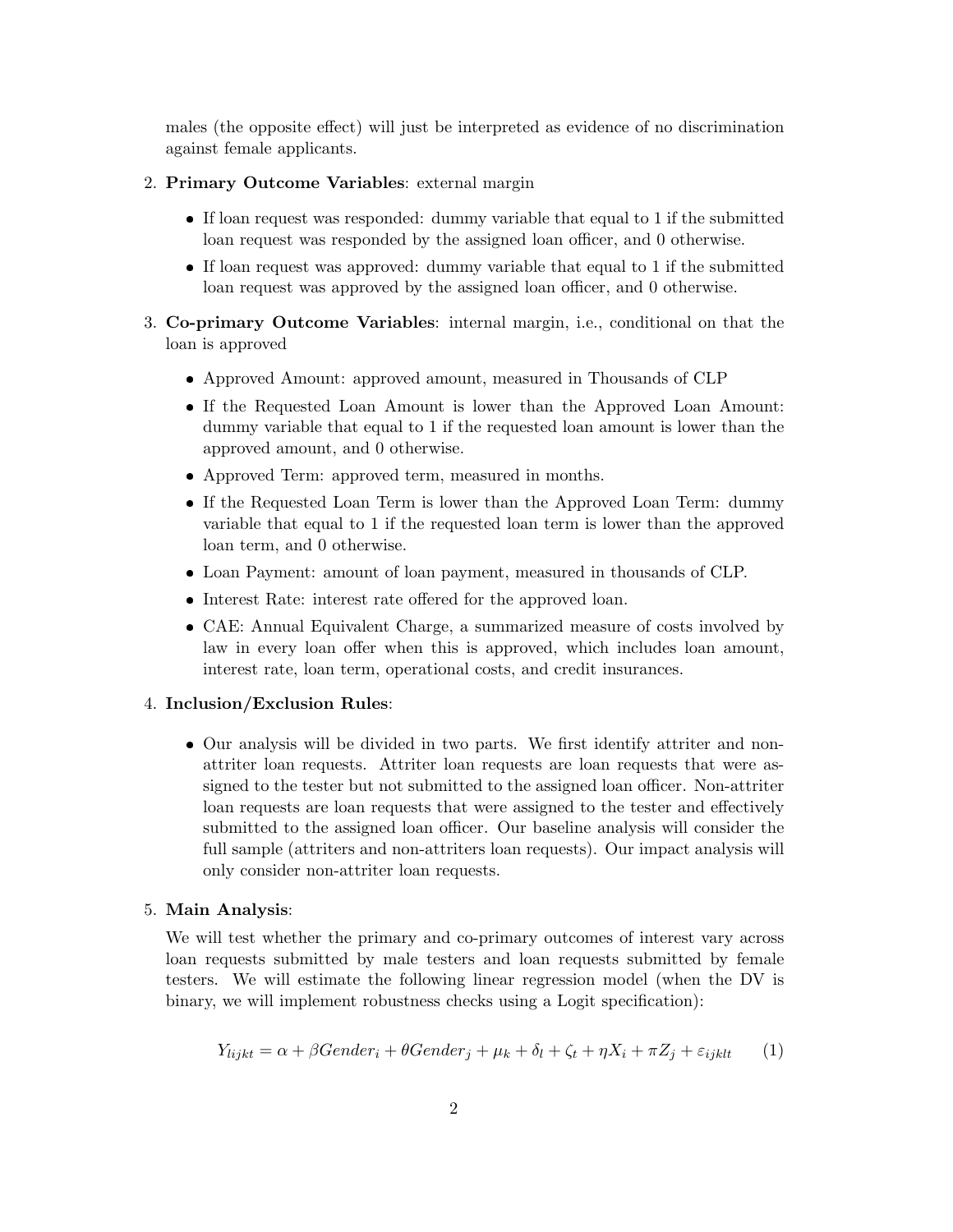where  $li$  will stand for loan request  $l$  submitted by tester  $i, j$  will index loan officers,  $k$  will index region-banks where loan officer works, and  $t$  will index the week in which the loan request is submitted.

- $Y_{light}$  is any of the outcomes under study, and  $\beta$  is the coefficient associated to a dummy variable that equals 1 if the loan request is submitted by a male tester and 0 otherwise. A negative  $\beta$  would indicate that loan officers discriminate against female borrowers as the probability of responding or approving a loan request submitted by a female is lower compared to the probability of responding or approving a loan request submitted by a male. Our hypothesis is that there is discrimination against females (not against males), thus we will report one-sided test of the null hypothesis  $H_0$ :  $\beta > 0$ . We expect loan requests will be correlated at the region-bank level and thus standard errors are clustered by region-bank category.
- We will control for stratification variables in all the specifications, i.e., by  $Gender_i$ , which is a dummy equal to 1 if the loan officer is male and 0 otherwise, which controls for unobserved differences between male and female loan officers that may affect the decision about whether respond/accept a loan request; by  $\mu_k$ , which is a vector of region-bank fixed effects that will capture the average unobservable differences across banks in different regions like loan policies, criterias for eligible borrowers, and standard procedures of loan processing imposed by the bank. Controlling for these two sets of variables is important since randomization was conducted within blocks conformed by them, and thus recovering causal effects on gender discrimination is conditional on adjusting by them. In our main specification, we will also control by  $\delta_l$ , which is a vector of loan type fixed effects that will include loan amount and loan term fixed effects. Finally, we will also include  $\zeta_t$ , which is a week fixed effect. These time fixed effects capture unobserved differences across weeks in which the loan requests were submitted, like contemporaneous economic shocks and variations in the credit policies adopted by banks over time. Finally,  $\varepsilon_{light}$  is the error term.
- We expect tester and loan officer characteristics will be well balanced, thus we will include them in a second specification only to test the robustness of  $\beta$  coefficient as well as to increase the statistical power.  $X_i$ , the vector of pre–treatment characteristics of the tester will include age, if married, monthly wage, if self-employed, and if the individual is client of the bank where the assigned loan officer works;  $Z_j$ , the vector of pre–treatment characteristics of the loan officer will include age, if has higher education degree, and years of experience in the banking sector.

# 6. Subgroup analysis:

• Heterogeneous effects across Loan amount: We will test whether the differences across male and female loan requests in terms of response and approval rates vary across loan amount requested. Loan amounts go from 1 to 9 millions CLP. The median loan amount should be close to \$5M, thus in order to gain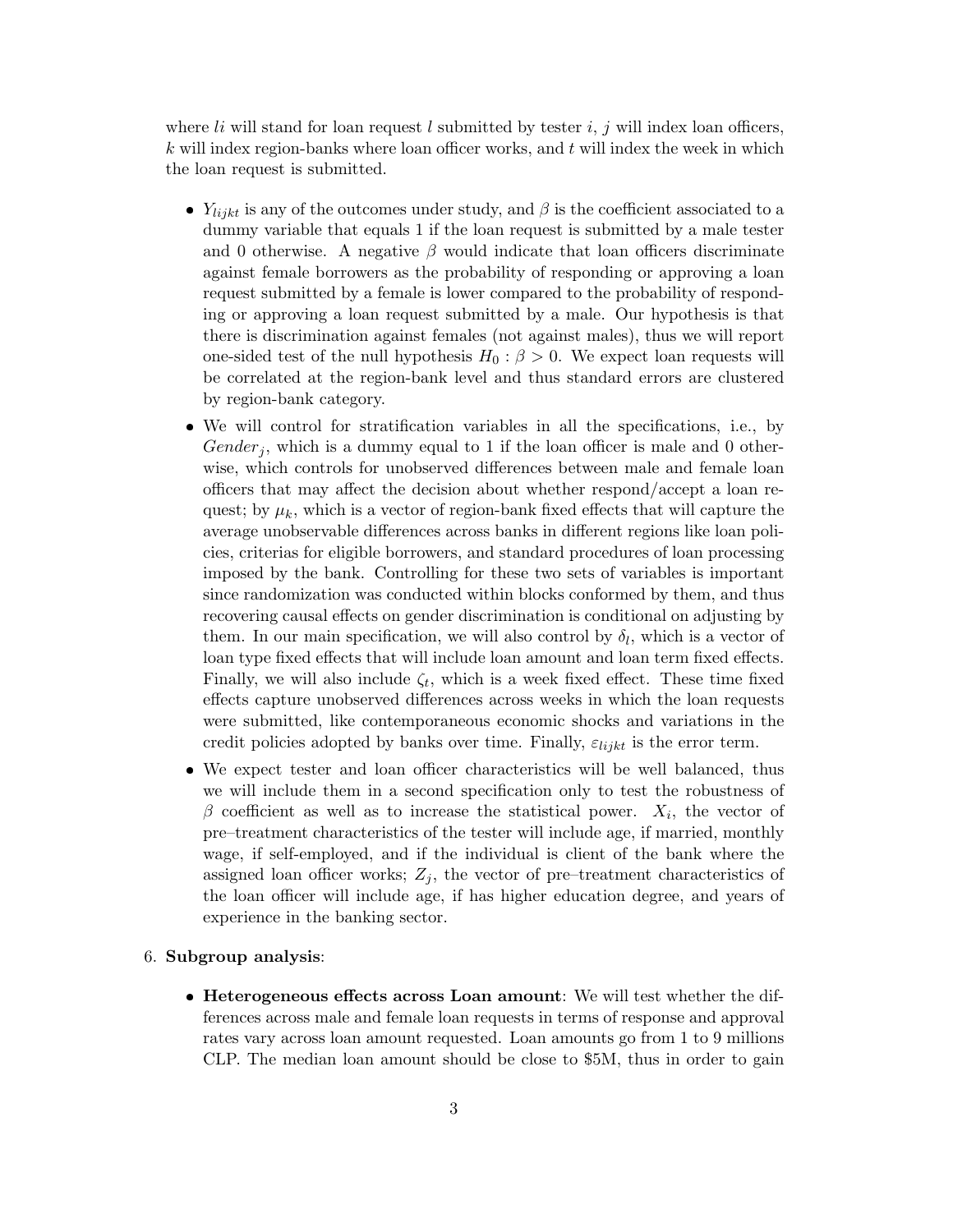power we will group the loan amounts in two categories: 1-4 M (small loans) and 5-9 M (large loans). In order to estimate heterogeneous effects, we will add to the main specification a dummy that equals 1 if the requested loan amount is \$4 M or less and zero otherwise, as well as an interaction term of this dummy variable and the dummy by loan request's gender. Our hypothesis is that the larger is the requested loan amount, the larger will be the gender discrimination against female borrowers and so expect that the coefficient associated with the interaction term be positive. Hence, we will report one-sided test of the null hypothesis  $H_0: \gamma \leq 0$ , where  $\gamma$  is the coefficient associated to the interactive variable.

- Heterogeneous effects across Individual Monthly Wage: We will test whether the differences across male and female loan requests in terms of response and approval rates vary across the monthly wage of the individual. We will divide the sample in two groups: above and below the median wage. In order to estimate heterogeneous effects across this dimension, we will add to the main specification a dummy that is equal to 1 if the individual monthly wage is below the median and zero otherwise, as well as an interactive variable that combine this dummy with the dummy by loan request's gender. Our hypothesis is that the poorer is the individual, the larger will be the gender discrimination against female borrowers and so expect that the coefficient associated with the interaction term be negative. Hence, we will report one-sided test of the null hypothesis  $H_0$ :  $\gamma > 0$ , where  $\gamma$  is the coefficient associated to the interactive variable.
- Heterogeneous effects across Loan Officer's gender: We will test whether the differences across male and female loan requests in terms of response and approval rates vary across the Loan Officer's gender. In order to estimate heterogeneous effects across this dimension, we will add to the main specification a dummy that is equal to 1 if the loan officer is male and zero otherwise, as well as an interactive variable that combine this dummy with the dummy by loan request's gender. Our hypothesis is that male officers are more likely to discriminate against female borrowers than female officers, thus we expect that the coefficient associated with the interaction term be negative. Hence, we will report one-sided test of the null hypothesis  $H_0$ :  $\gamma > 0$ , where  $\gamma$  is the coefficient associated to the interactive variable.
- Heterogeneous effects across Loan Officer's gender preference: We will test whether the differences across male and female loan requests in terms of response and approval rates vary across the Loan Officer's gender preference. In order to elicit whether the loan officer manifest any particular gender preference for client's portfolio, we offer them 5 possible options: 20%-80% males-females; 40%-60% males-females; 50%-50% males-females; 60%-40% males-females; and 80%-20% males-females. We will estimate heterogeneous effects across this dimension by adding to the main specification a dummy that is equal to 1 if the loan officer prefer a portfolio of clients composed by a majority of males (60% male-40% females or 80% male-20% females) and zero otherwise, as well as an